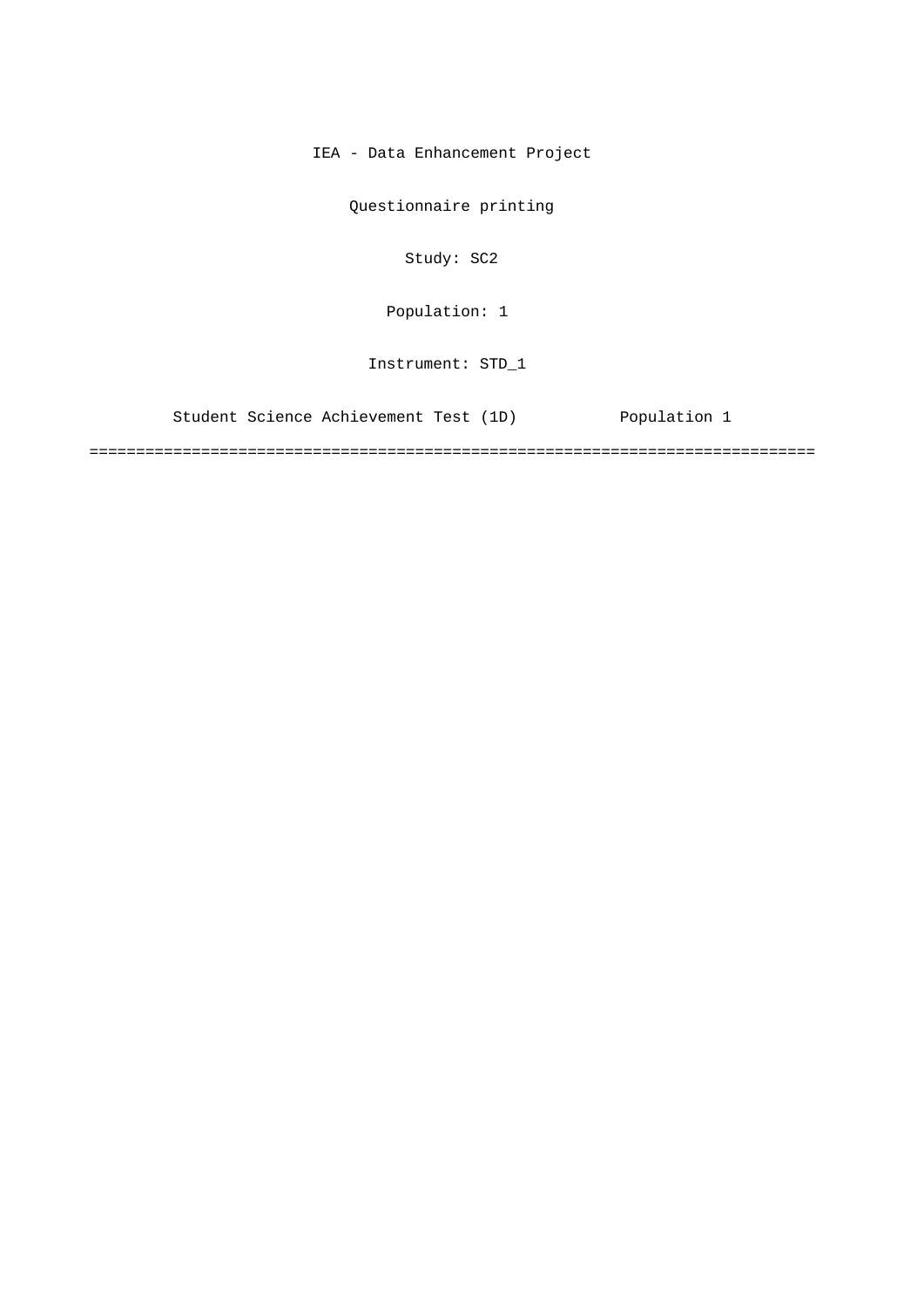1 The pictures below show a bean plant at different stages.

------------------------------------------------------------------------------ ------------------------------------------------------------------------------ ------------------------------------------------------------------------------ ------------------------------------------------------------------------------ ------------------------------------------------------------------------------ ------------------------------------------------------------------------------ ------------------------------------------------------------------------------ ------------------------------------------------------------------------------ [ 1 small plant in jar ] [ 2 beans ] [ 3 large plant in soil bearing beans ] [ 4 bean germinating ] In what order do these stages occur? A 3, 2, 1, 4 B 2, 4, 1, 3  $C$  1, 2, 3, 4 D 4, 2, 3, 1  $E$  4, 3, 2, 1 P1D01 2 Sometimes seeds and fruits stick to animals and are carried to new places where they will later grow. Which one of the following is most likely to be spread this way? Maple seed Bean pod Burr [ A ] [ B ] [ C ] Acorn Wheat Seed  $[D]$   $[E]$ P1D02 3 Which one of the following groups refers only to living things? A clouds, fire, rivers B fire, rivers, trees C river, birds, trees D birds, trees, worms E trees, worms, clouds P1D03 4 Which diagram shows the easiest way to move the stone? [ 5 pictures showing moving by hand and differing levers: height and place of fulcrum. Picture E shows use of a 'lever' with two fulcrums ] P1D04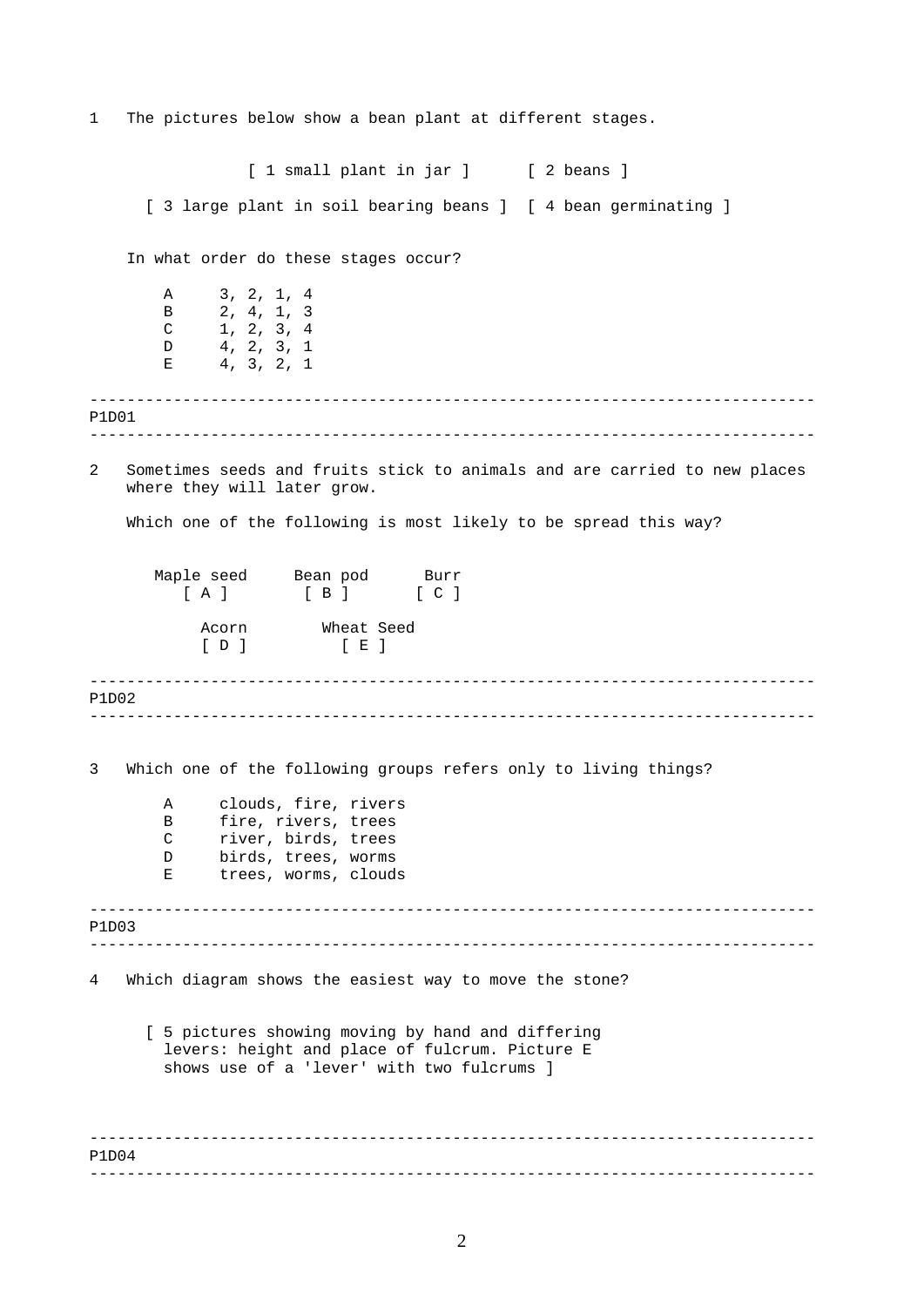| 5<br>A meal consists of milk, bread and butter, meat, and cake. To obtain<br>a more balanced diet which one of the following should be added to<br>this meal?                                                        |  |  |  |  |
|----------------------------------------------------------------------------------------------------------------------------------------------------------------------------------------------------------------------|--|--|--|--|
| a green vegetable<br>Α                                                                                                                                                                                               |  |  |  |  |
| chicken or fish<br>В                                                                                                                                                                                                 |  |  |  |  |
| C<br>cheese<br>coffee<br>D                                                                                                                                                                                           |  |  |  |  |
| ice cream<br>Е                                                                                                                                                                                                       |  |  |  |  |
| P1D05                                                                                                                                                                                                                |  |  |  |  |
|                                                                                                                                                                                                                      |  |  |  |  |
| 6<br>A spring is used to make a weighing machine. A pointer attached to the<br>bottom of the spring shows the weight. The diagrams show the machine:<br>(1) empty, (2) with a small rock, and (3) with a large rock. |  |  |  |  |
| [ pointer at 0 ] [ pointer at 2 ] [ pointer at 8 ]                                                                                                                                                                   |  |  |  |  |
| Diagram 1<br>Diagram 2<br>Diagram 3                                                                                                                                                                                  |  |  |  |  |
| How many times heavier is the large rock than the small rock?                                                                                                                                                        |  |  |  |  |
| Same weight as small rock.<br>Α                                                                                                                                                                                      |  |  |  |  |
| 2 times as heavy.<br>B                                                                                                                                                                                               |  |  |  |  |
| C<br>4 times as heavy.                                                                                                                                                                                               |  |  |  |  |
| 6 times as heavy.<br>D<br>8 times as heavy.<br>Е                                                                                                                                                                     |  |  |  |  |
| P1D06                                                                                                                                                                                                                |  |  |  |  |
|                                                                                                                                                                                                                      |  |  |  |  |
| 7<br>Fish need air to live. Where do fish get most of this air?                                                                                                                                                      |  |  |  |  |
| from air at the surface of the water<br>A                                                                                                                                                                            |  |  |  |  |
| from air dissolved in the water<br>В                                                                                                                                                                                 |  |  |  |  |
| $\mathsf{C}$<br>from swallowing air bubbles in the water                                                                                                                                                             |  |  |  |  |
| from eating water plants<br>D                                                                                                                                                                                        |  |  |  |  |
| from sucking rocks and sand<br>Ε                                                                                                                                                                                     |  |  |  |  |
| P1D07                                                                                                                                                                                                                |  |  |  |  |